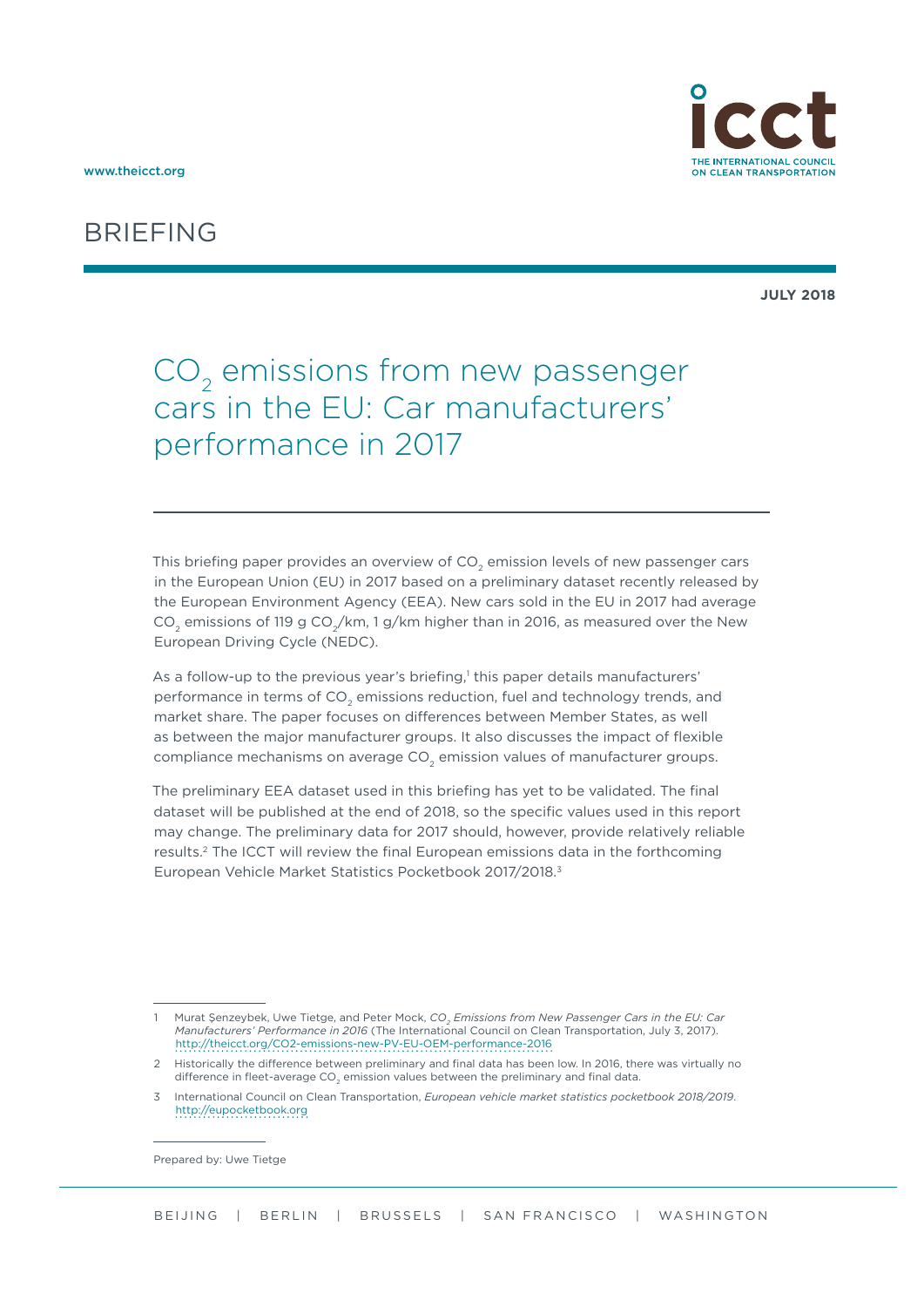#### BACKGROUND

The EEA recently released a preliminary dataset on the  $CO<sub>2</sub>$  emissions performance of new passenger cars in the EU in 2017.<sup>4</sup> This dataset is used by the European Commission to monitor and evaluate whether manufacturers are in compliance with mandatory  $CO<sub>2</sub>$ emission targets for passenger cars as defined in the Regulation EC 443/2009 and Regulation EC 333/2014. The EEA collects data from EU Member States, which are required to submit detailed information on each new car registered in each calendar year.

The EEA data show that the sales-weighted average  $CO_2$  emissions from new passenger cars in the EU in 2017 were 119 g/km, 1 g/km higher than in 2016—the first recorded increase in annual fleet-average CO<sub>2</sub> emissions. [Figure 1](#page-1-0) plots the historical average  $CO<sub>2</sub>$  values relative to targets. Before  $CO<sub>2</sub>$  standards were introduced, average  $CO<sub>2</sub>$ emissions declined by 1.2% per year. When CO<sub>2</sub> standards were agreed upon in 2008, manufacturers significantly outperformed annual reduction rates required to meet the 2015 target of 130 g/km. Until 2016, manufacturers were also largely on track to meet the 2020/21 target of 95 g/km, which includes a one-year phase-in. However, the stagnation in  $CO<sub>2</sub>$  reductions in 2017 is at odds with meeting the 2021 target. Reduction rates will have to increase in 2018-2021: As of 2017, fleet-average CO<sub>2</sub> emissions will have to decline by 5.5% per year to comply with the 2021 target. Manufacturers will likely also increasingly rely on flexible compliance mechanisms such as super-credits and ecoinnovations (see Section [4](#page-7-0)) to comply with 2020/21 targets.



<span id="page-1-0"></span>Figure 1. Historical average CO<sub>2</sub> emission values, targets, and annual reduction rates of new passenger cars in the EU.

<sup>4</sup> European Environment Agency, "Monitoring of  $CO_2$  Emissions from Passenger Cars - Regulation (EC) No 443/2009, Data," (April 24, 2018). <https://www.eea.europa.eu/data-and-maps/data/CO2-cars-emission-14>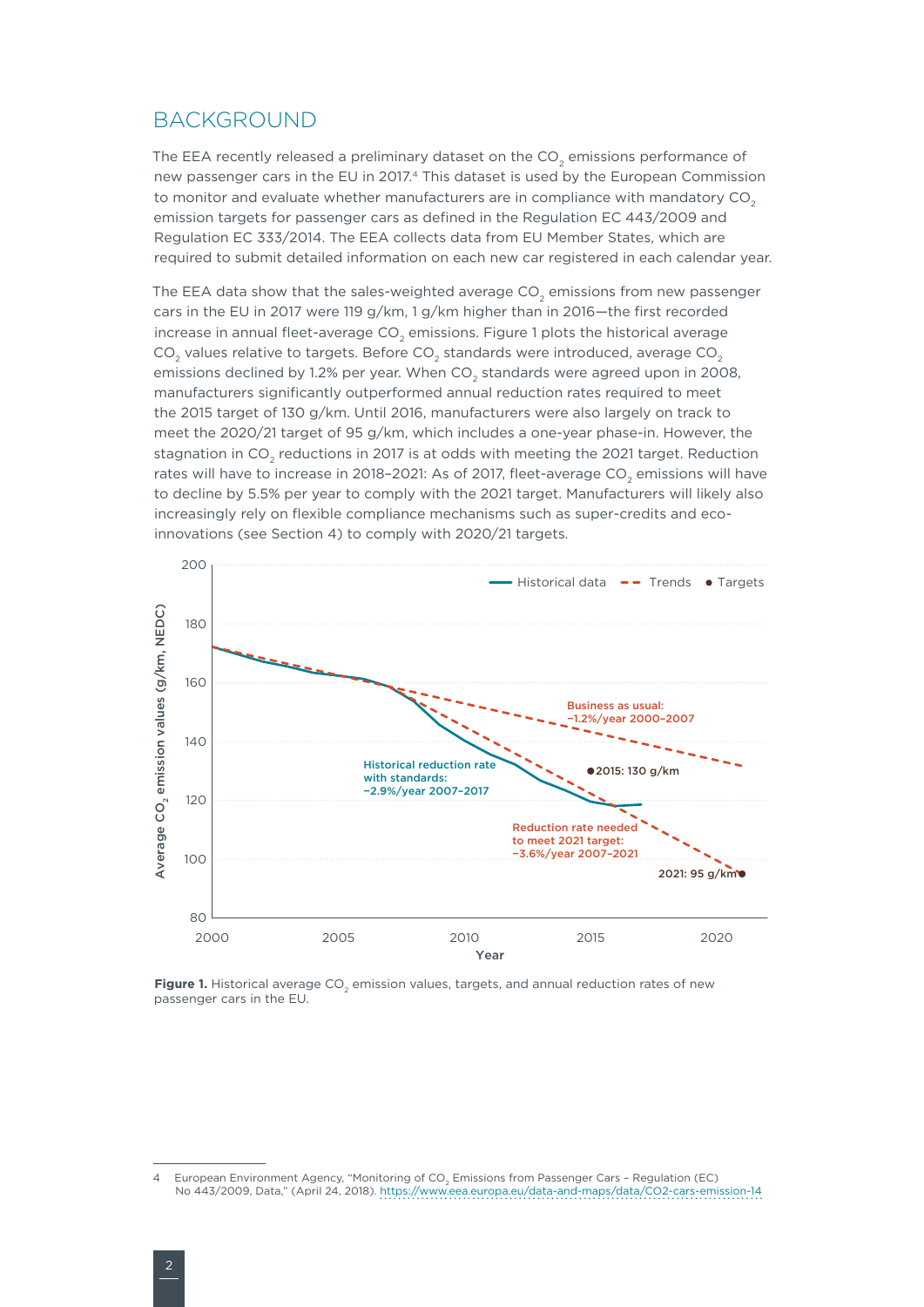## <span id="page-2-1"></span>CO<sub>2</sub> EMISSIONS BY VEHICLE MANUFACTURER

As only the average  $CO<sub>2</sub>$  emissions of a pool as a whole are regulated, car manufacturers can pool together the average emissions of several brands to meet CO<sub>2</sub> standards. For this analysis, we follow a definition of manufacturer groups that is intended to mirror the actual vehicle market as closely as possible and may be different from manufacturer pools in the context of EU regulations.5

[Figure 2](#page-2-0) and [Table](#page-3-0) 1 present data for nine major manufacturer groups representing approximately 92% of all EU new passenger car sales in 2017. [Figure](#page-2-0) 2 plots each manufacturer group's average emissions relative to its 2015 and 2020/21 targets. The targets are adjusted for vehicle mass using so-called limit value curves, which are displayed in the figure. [Table](#page-3-0) 1 presents the same data, but includes information on each manufacturer's market share in 2017 and emission reductions since 2016.



<span id="page-2-0"></span>Figure 2. Performance of top-selling EU passenger car manufacturer groups in 2017, with 2015 and 2020 (effectively 2021) target lines.

Overall, fleet-average CO<sub>2</sub> emissions increased by 1 g/km from 2016 to 2017. Toyota had the lowest CO<sub>2</sub> emissions out of all manufacturer groups in 2017 and managed to reduce average  $CO<sub>2</sub>$  emissions by 2 g/km from the previous year. Only the Hyundai Motor Company achieved a greater reduction of 3 g/km. Out of the European manufacturer groups, only BMW achieved emission reductions in 2016–2017—average emission values of all other European manufacturer groups either remained stable or increased by up to 2 g/km from 2016 to 2017. With 9 g/km (9%) remaining, Toyota was the closest to its 2020/21 target in 2017. Fiat Chrysler Automobiles (FCA) was in the worst position to meet its 2020/21 target, with a 29  $g/km$  (24%) reduction left to go. Fleet-average CO<sub>2</sub> emissions will have to decline by 24 g/km (20%) to be compliant with 2020/21 targets.

<sup>5</sup> Manufacturer groups were defined as: BMW (BMW, Mini); Daimler (Mercedes-Benz, Smart); FCA (Alfa Romeo, Chrysler, Dodge, Fiat, Jeep, Lancia, Maserati); Ford (Ford, Lincoln); Hyundai Motor Company (Hyundai, Genesis, Kia); PSA (Citroën, DS Automobiles, Opel, Peugeot, Vauxhall); Renault-Nissan (Dacia, Infiniti, Lada, Mitsubishi, Nissan, Renault); Toyota (Daihatsu, Lexus, Toyota); and Volkswagen (Audi, Bentley, Bugatti, Lamborghini, Porsche, SEAT, Škoda, Volkswagen).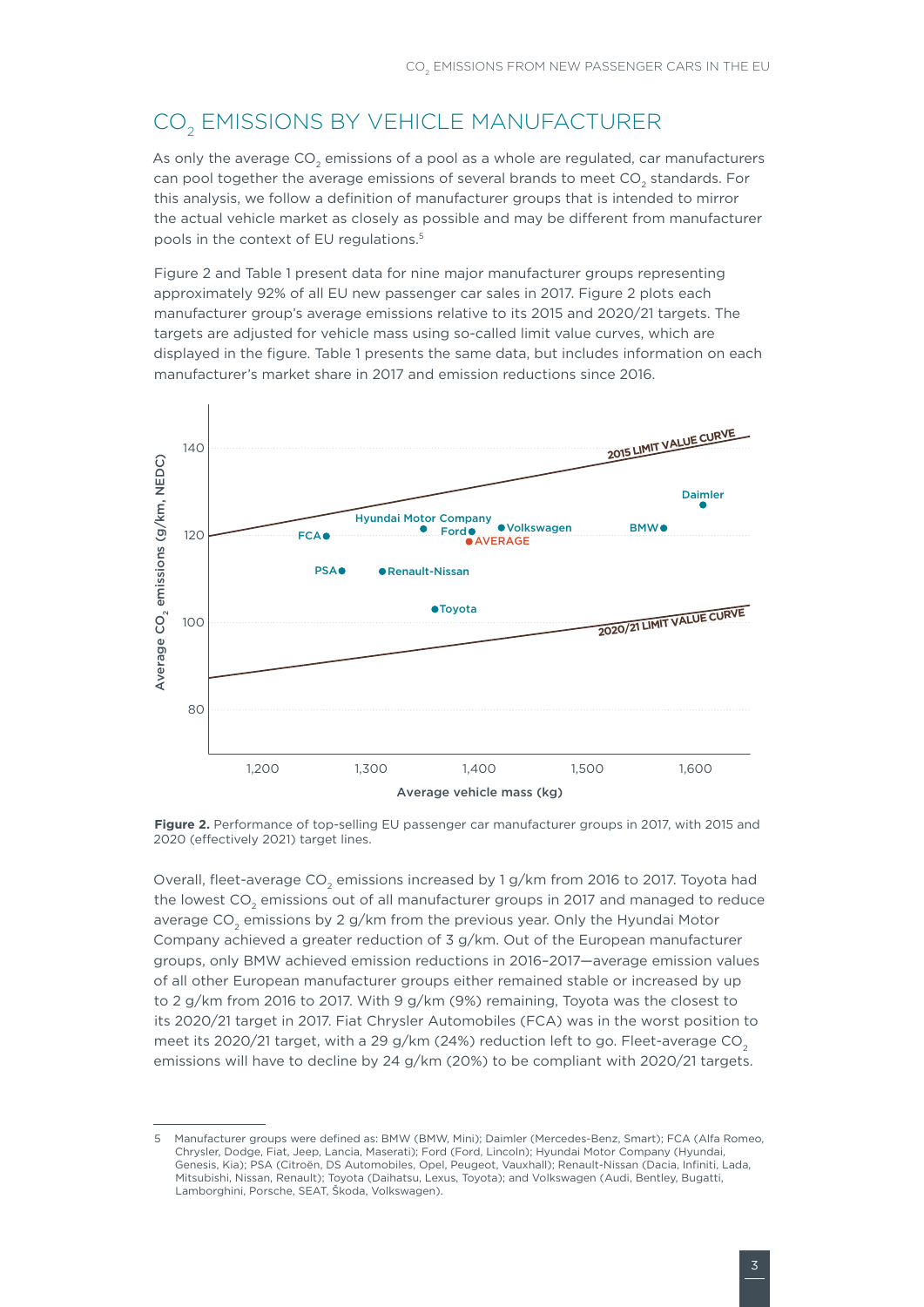<span id="page-3-0"></span>Table 1. Manufacturer group market shares, average vehicle mass and CO<sub>2</sub> emissions, and CO<sub>2</sub> emission targets for 2020 (effectively 2021). Rows are sorted by average CO<sub>2</sub> emissions in 2017. Impact of flexible compliance mechanisms (see section [4\)](#page-7-0) not considered here.

|                                 |                           |                             | CO <sub>2</sub> values (g/km, NEDC) |                            |                   |                              |  |
|---------------------------------|---------------------------|-----------------------------|-------------------------------------|----------------------------|-------------------|------------------------------|--|
| <b>Manufacturer</b><br>group    | <b>EU market</b><br>share | <b>Average</b><br>mass (kg) | 2017<br>average                     | <b>Change</b><br>2016-2017 | 2020/21<br>target | <b>Distance</b><br>to target |  |
| <b>Toyota</b>                   | 5%                        | 1.359                       | 10 <sub>3</sub>                     | $-2$                       | 94                | 9                            |  |
| <b>PSA</b>                      | 16%                       | 1,273                       | 112                                 | $\overline{2}$             | 91                | 21                           |  |
| <b>Renault-Nissan</b>           | 15%                       | 1.310                       | 112                                 | 1                          | 93                | 19                           |  |
| <b>Average</b>                  |                           | 1,390                       | 119                                 |                            | 95                | 24                           |  |
| <b>FCA</b>                      | 6%                        | 1,259                       | 120                                 | $\Omega$                   | 91                | 29                           |  |
| <b>Ford</b>                     | 7%                        | 1,393                       | 121                                 | $\mathbf{1}$               | 95                | 26                           |  |
| <b>BMW</b>                      | 7%                        | 1,570                       | 122                                 | $-1$                       | 101               | 21                           |  |
| <b>Hyundai Motor</b><br>Company | 6%                        | 1.348                       | 122                                 | $-3$                       | 94                | 28                           |  |
| <b>Volkswagen</b>               | 23%                       | 1,420                       | 122                                 | $\overline{2}$             | 96                | 26                           |  |
| <b>Daimler</b>                  | 6%                        | 1.607                       | 127                                 | $\mathcal{P}$              | 10 <sub>3</sub>   | 24                           |  |

## FUEL/TECHNOLOGY TRENDS BY MEMBER STATE AND MANUFACTURER

Fuel type and power train technology trends from 2016 continued into 2017. Plagued by the aftermath of Dieselgate, diesel market shares continued to fall, from 49% in 2016 to 44% in 2017. All types of electrified powertrains gained ground during the same time: hybrid-electric vehicles (HEVs) grew from 1.9% to 2.7%, plug-in hybrid electric vehicles (PHEVs) from 0.7% to 0.9%, and battery electric vehicles (BEVs) from 0.6% to 0.9%. Those gains were not enough to offset the drop in diesel sales, leaving room for petrol vehicles to grow by 4 percentage points from 2016 to 2017. Last year thus marks the first year since 2009 that more petrol than diesel new passenger cars were sold in the EU. Other powertrains, predominantly compressed natural gas and liquified petroleum gas vehicles, accounted for 1.3% of the market.

The extent to which the decline in diesel market shares explains the stagnation in fleet-average CO<sub>2</sub> emission reductions in 2016-2017 is the matter of debate in Europe. [Figure](#page-4-0) 3 explores this topic by plotting the 2015–2017 change in market shares and average CO<sub>2</sub> emission values by vehicle segment and fuel type. The figure shows that only small to medium-sized vehicles recorded notable losses in market shares. Small diesel, small petrol, and medium-sized diesel vehicles—all with comparatively low CO<sub>2</sub> emission values—lost more than 9 percentage points from 2015 to 2017. These relatively small vehicles were replaced by medium-sized petrol vehicles and sport utility vehicles (SUVs). The increase in the latter group was particularly problematic for fleet-average CO<sub>2</sub> reductions, because SUVs had comparatively high CO<sub>2</sub> emission values. In short, it does not merely seem to be the shift away from diesel that explains the slowdown in fleet-average CO<sub>2</sub> emission reductions, but the simultaneous shift to larger vehicle segments.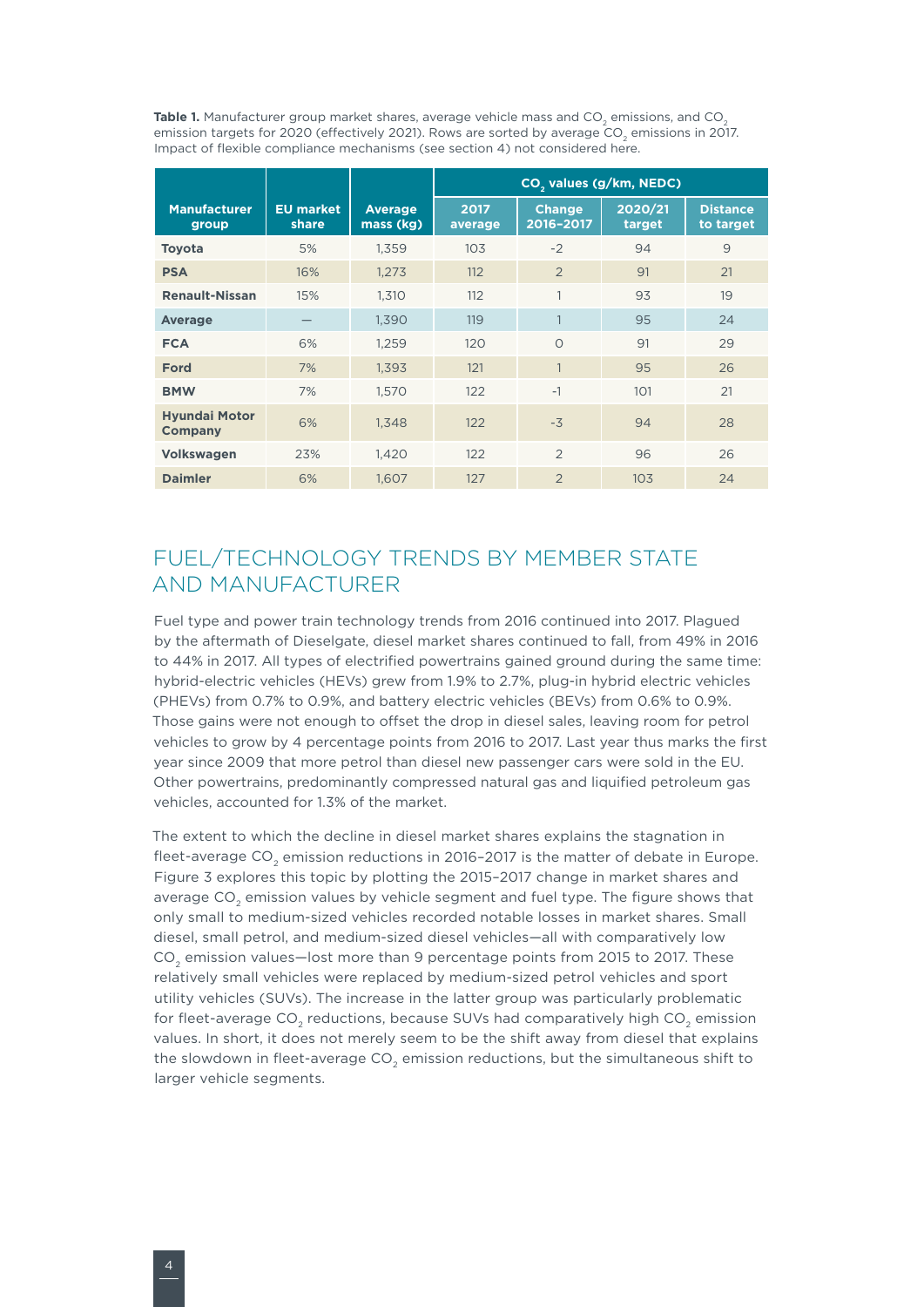

<span id="page-4-0"></span>Figure 3. Change in market shares and average CO<sub>2</sub> emission values from 2015 to 2017, by segment and fuel type. $6$ 

[Table](#page-5-0) 2 presents the market share of various fuels and technologies in 2017 by country, sorted by EU market share.<sup>7</sup> Norway continues to dominate the European electric vehicle market, with 17.8% of new car registrations in 2017 being BEVs and another 20.8% being PHEVs. Iceland, another non-EU country, also recorded high electric vehicle market shares, of 6.8% for PHEVs and 2% for BEVs. Within the EU, Sweden saw the highest uptake of electric vehicles: 5% of vehicles were either PHEVs or BEVs, with HEVs adding another 5% percent. Germany, the largest vehicle market in the EU, saw a doubling in PHEV and BEV shares from 2016 to 2017, with both technologies rising from 0.4% in 2016, to 0.8% in 2017. Italy was the only major EU market that did not see a decline in its diesel market share in 2017 and was the only market with a significant share of compressed natural gas and liquified petroleum gas vehicles.

<sup>6</sup> The plot only comprises vehicles with conventional diesel and petrol engines. Vehicle segments were defined as: Small (mini and small segments); Medium (lower medium and medium segments); Other (upper medium, sport, and multipurpose vehicle segments); SUV (sport utility vehicles).

<sup>7</sup> Because the EEA data do not include details on electric powertrains, EEA data have been supplemented with proprietary data content supplied by IHS Markit.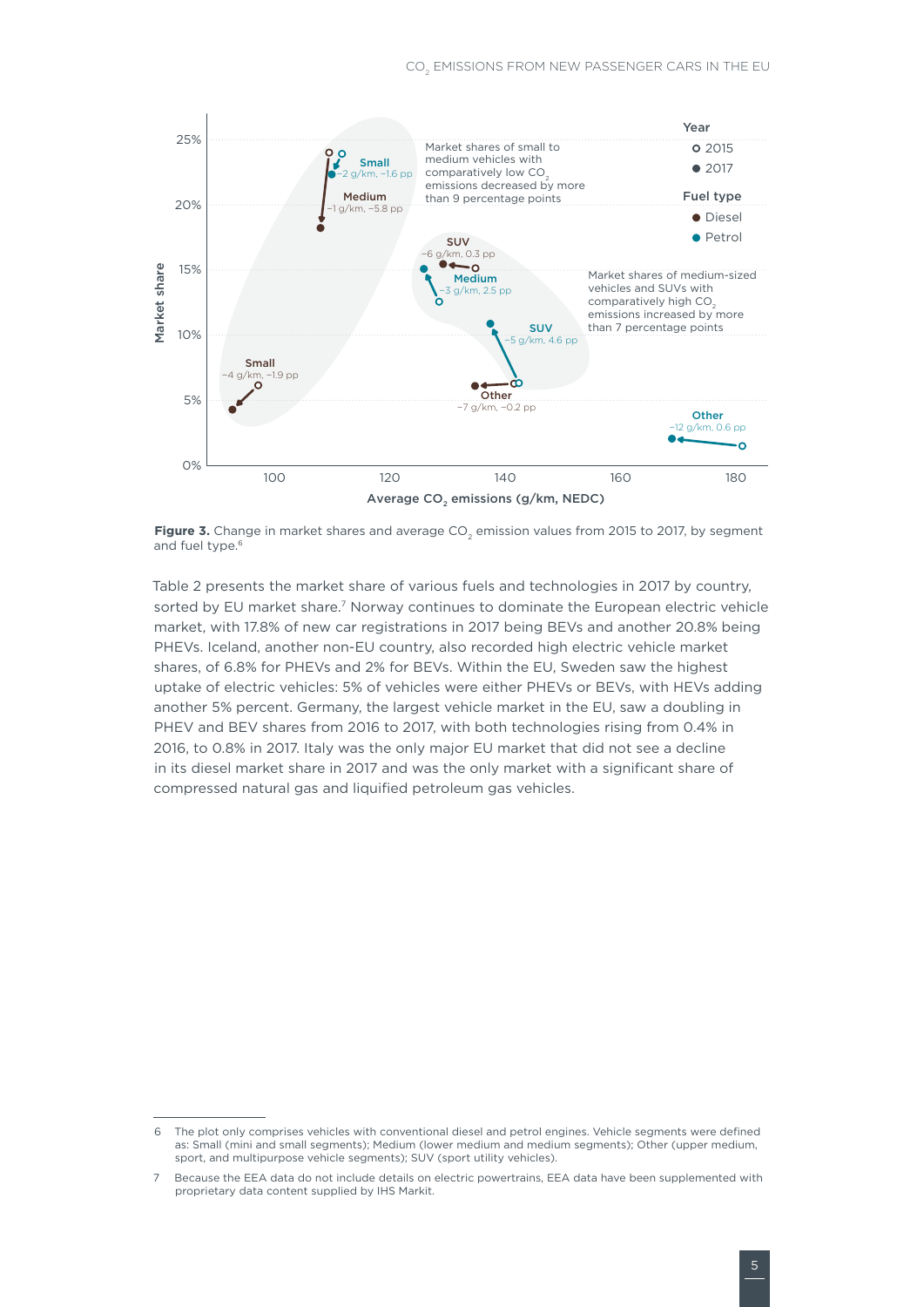<span id="page-5-0"></span>Table 2. Market share of fuels/technologies for new passenger cars in 2017, by country. Sorted by descending EU market share. "Other" column primarily covers compressed natural gas and liquified petroleum gas fuels.

| <b>Market</b>      | <b>Diesel</b> | <b>Petrol</b> | Hybrid-<br>electric | Plug-in<br>hybrid<br>electric | <b>Battery-</b><br>electric | <b>Other</b> | <b>EU</b><br>market<br>share |
|--------------------|---------------|---------------|---------------------|-------------------------------|-----------------------------|--------------|------------------------------|
| <b>Germany</b>     | 39%           | 58%           | 1.4%                | 0.8%                          | 0.8%                        | 0.2%         | 22.7%                        |
| <b>UK</b>          | 42%           | 53%           | 2.7%                | 1.3%                          | 0.6%                        | 0.0%         | 16.8%                        |
| <b>France</b>      | 47%           | 48%           | 3.0%                | 0.5%                          | 1.2%                        | 0.1%         | 13.9%                        |
| <b>Italy</b>       | 57%           | 32%           | 3.0%                | 0.1%                          | 0.1%                        | 8.1%         | 13.0%                        |
| <b>Others (EU)</b> | 36%           | 60%           | 2.5%                | 0.1%                          | 0.2%                        | 1.6%         | 8.7%                         |
| <b>Spain</b>       | 48%           | 46%           | 4.5%                | 0.3%                          | 0.3%                        | 0.6%         | 8.1%                         |
| <b>Belgium</b>     | 46%           | 48%           | 2.3%                | 2.1%                          | 0.6%                        | 0.5%         | 3.6%                         |
| <b>Netherlands</b> | 18%           | 75%           | 4.2%                | 0.3%                          | 1.9%                        | 0.4%         | 2.8%                         |
| <b>Sweden</b>      | 50%           | 39%           | 4.9%                | 4.1%                          | 1.2%                        | 1.3%         | 2.5%                         |
| <b>Austria</b>     | 50%           | 47%           | 1.6%                | 0.5%                          | 1.5%                        | 0.1%         | 2.3%                         |
| <b>Denmark</b>     | 35%           | 61%           | 3.2%                | 0.3%                          | 0.3%                        | 0.1%         | 1.5%                         |
| <b>Portugal</b>    | 61%           | 34%           | 2.1%                | 1.1%                          | 0.8%                        | 0.8%         | 1.5%                         |
| <b>Ireland</b>     | 65%           | 31%           | 3.4%                | 0.2%                          | 0.5%                        | 0.2%         | 0.9%                         |
| <b>Finland</b>     | 30%           | 60%           | 7.1%                | 2.1%                          | 0.4%                        | 0.4%         | 0.8%                         |
| <b>Greece</b>      | 44%           | 52%           | 2.7%                | 0.2%                          | 0.1%                        | 0.4%         | 0.6%                         |
| Luxembourg         | 54%           | 42%           | 1.5%                | 1.2%                          | 0.8%                        | 0.0%         | 0.3%                         |
| <b>Iceland</b>     | 42%           | 43%           | 4.9%                | 6.8%                          | 2.0%                        | 1.5%         |                              |
| <b>Norway</b>      | 23%           | 26%           | 12.7%               | 17.8%                         | 20.8%                       | 0.1%         |                              |
| <b>Switzerland</b> | 36%           | 59%           | 2.3%                | 1.1%                          | 1.6%                        | 0.2%         |                              |
| <b>Turkey</b>      | 61%           | 38%           | 0.6%                | 0.0%                          | 0.0%                        | 0.0%         |                              |
| <b>EU Total</b>    | 44%           | 50%           | 2.7%                | 0.9%                          | 0.9%                        | 1.3%         |                              |

[Table 3](#page-6-0) presents the market share of fuel type and technologies in 2017 for major car manufacturer groups and select brands, sorted by descending EU market shares of manufacturer groups. Among manufacturer groups, BMW stands out with an electric vehicle (PHEVs and BEVs) share of almost 5%, followed by Daimler and Renault-Nissan with more than 2%. Among brands, Mitsubishi, Porsche, BMW, Volvo, and Mercedes-Benz topped the ranking of PHEV shares, while Smart, Nissan, Renault, BMW, and Kia topped the BEV ranking. Similar to its home country Italy, FCA was the only manufacturer group to see an increase in diesel shares from 2016 to 2017, and was the only manufacturer group with a significant share of compressed natural gas and liquified petroleum gas vehicles.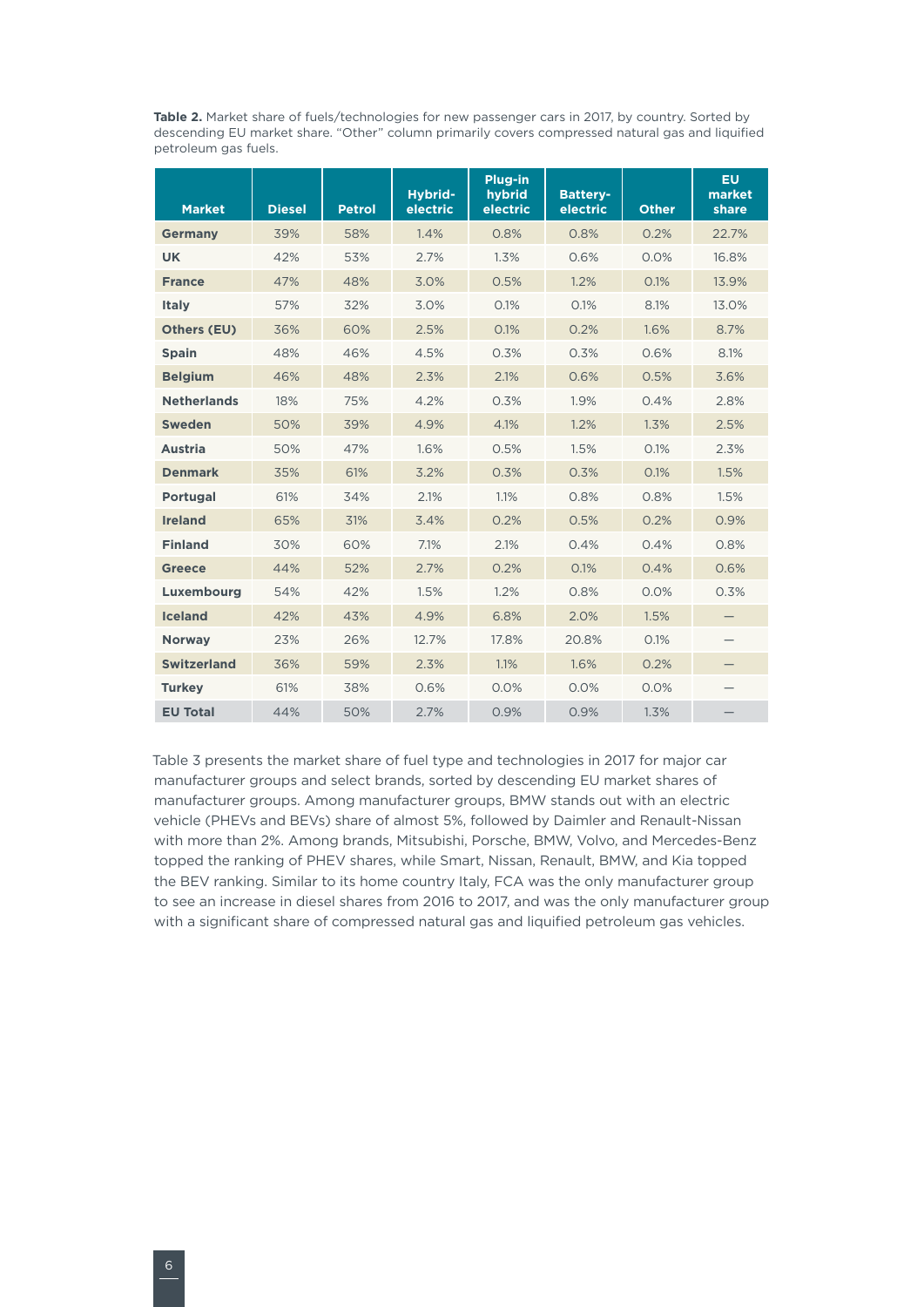<span id="page-6-0"></span>**Table 3.** Market share of fuel/technologies for new passenger cars in 2017 for major manufacturer groups and select brands. Manufacturer groups sorted by descending EU market share. "Other" column primarily covers compressed natural gas and liquified petroleum gas fuels.

| <b>Manufacturer</b><br>group/brand     | <b>Diesel</b> | <b>Petrol</b> | Hybrid-<br>electric | Plug-in<br>hybrid<br>electric | <b>Battery-</b><br>electric | <b>Other</b> | EU<br>market<br>share |
|----------------------------------------|---------------|---------------|---------------------|-------------------------------|-----------------------------|--------------|-----------------------|
| <b>Volkswagen</b>                      | 46%           | 52%           | 0.0%                | 0.9%                          | 0.2%                        | 1.0%         | 23.6%                 |
| <b>VW</b>                              | 47%           | 51%           | 0.0%                | 1.0%                          | 0.5%                        | 1.2%         | 10.9%                 |
| Audi                                   | 60%           | 39%           | 0.0%                | 1.1%                          | 0.0%                        | 0.3%         | 5.3%                  |
| Škoda                                  | 41%           | 57%           | 0.0%                | 0.0%                          | 0.0%                        | 1.3%         | 4.5%                  |
| <b>SEAT</b>                            | 29%           | 70%           | 0.0%                | 0.0%                          | 0.0%                        | 1.0%         | 2.6%                  |
| Porsche                                | 31%           | 61%           | 0.0%                | 8.4%                          | 0.2%                        | 0.0%         | 0.5%                  |
| <b>PSA</b>                             | 40%           | 59%           | 0.0%                | 0.0%                          | 0.1%                        | 1.5%         | 16.1%                 |
| Peugeot                                | 49%           | 50%           | 0.0%                | 0.0%                          | 0.2%                        | 0.4%         | 6.0%                  |
| Opel                                   | 30%           | 66%           | 0.0%                | 0.0%                          | 0.1%                        | 3.8%         | 4.8%                  |
| Citroën                                | 43%           | 56%           | 0.0%                | 0.0%                          | 0.3%                        | 0.9%         | 3.7%                  |
| Vauxhall                               | 21%           | 79%           | 0.0%                | 0.0%                          | 0.0%                        | $0.0\%$      | 1.3%                  |
| DS                                     | 45%           | 55%           | 0.5%                | 0.0%                          | $0.0\%$                     | $0.0\%$      | 0.3%                  |
| <b>Renault-Nissan</b>                  | 45%           | 50%           | 0.0%                | 0.6%                          | 1.8%                        | 2.1%         | 14.9%                 |
| Renault                                | 49%           | 48%           | 0.0%                | 0.0%                          | 2.4%                        | 0.7%         | 7.5%                  |
| Nissan                                 | 47%           | 49%           | 0.0%                | 0.0%                          | 2.6%                        | 0.5%         | 3.6%                  |
| Dacia                                  | 39%           | 53%           | 0.0%                | 0.0%                          | $0.0\%$                     | 8.3%         | 3.0%                  |
| Mitsubishi                             | 23%           | 63%           | 0.0%                | 13.4%                         | 0.2%                        | 0.3%         | 0.7%                  |
| <b>FCA</b>                             | 42%           | 52%           | 0.0%                | 0.0%                          | 0.0%                        | 6.0%         | 6.8%                  |
| Fiat                                   | 36%           | 58%           | 0.0%                | 0.0%                          | 0.0%                        | 6.1%         | 5.1%                  |
| Ford                                   | 44%           | 54%           | 0.1%                | 0.0%                          | 0.0%                        | 1.2%         | 6.8%                  |
| Ford                                   | 44%           | 54%           | 0.1%                | 0.0%                          | $0.0\%$                     | 1.2%         | 6.8%                  |
| <b>BMW</b>                             | 60%           | 35%           | $0.0\%$             | 3.4%                          | 1.5%                        | 0.0%         | 6.6%                  |
| <b>BMW</b>                             | 68%           | 27%           | 0.0%                | 3.9%                          | 1.9%                        | 0.0%         | 5.2%                  |
| Mini                                   | 29%           | 69%           | 0.0%                | 1.8%                          | $0.0\%$                     | $0.0\%$      | 1.4%                  |
| <b>Daimler</b>                         | 61%           | 36%           | 0.2%                | 1.9%                          | 0.8%                        | 0.1%         | 6.4%                  |
| Mercedes-Benz                          | 68%           | 30%           | 0.2%                | 2.1%                          | 0.1%                        | 0.1%         | 5.8%                  |
| Smart                                  | 0%            | 94%           | 0.0%                | 0.0%                          | 6.5%                        | 0.0%         | 0.6%                  |
| <b>Hyundai Motor</b><br><b>Company</b> | 35%           | 57%           | 4.6%                | 0.5%                          | 0.9%                        | 1.4%         | 6.4%                  |
| Hyundai                                | 32%           | 63%           | 2.9%                | 0.1%                          | 0.8%                        | 1.7%         | 3.4%                  |
| Kia                                    | 39%           | 51%           | 6.6%                | 0.9%                          | 1.0%                        | 1.1%         | 3.0%                  |
| <b>Toyota</b>                          | 8%            | 41%           | 51.6%               | 0.3%                          | 0.0%                        | 0.0%         | 4.6%                  |
| Toyota                                 | 8%            | 43%           | 48.8%               | 0.3%                          | 0.0%                        | 0.0%         | 4.3%                  |
| Lexus                                  | 0%            | 6%            | 93.7%               | 0.0%                          | 0.0%                        | 0.0%         | 0.3%                  |
| <b>Other brands</b>                    |               |               |                     |                               |                             |              |                       |
| Volvo                                  | 79%           | 17%           | 0.0%                | 3.8%                          | 0.0%                        | 0.2%         | 1.9%                  |
| Honda                                  | 26%           | 74%           | 0.1%                | 0.0%                          | 0.0%                        | 0.0%         | 0.9%                  |
| <b>EU Total</b>                        | 44%           | 50%           | 2.7%                | 0.9%                          | 0.9%                        | 1.3%         |                       |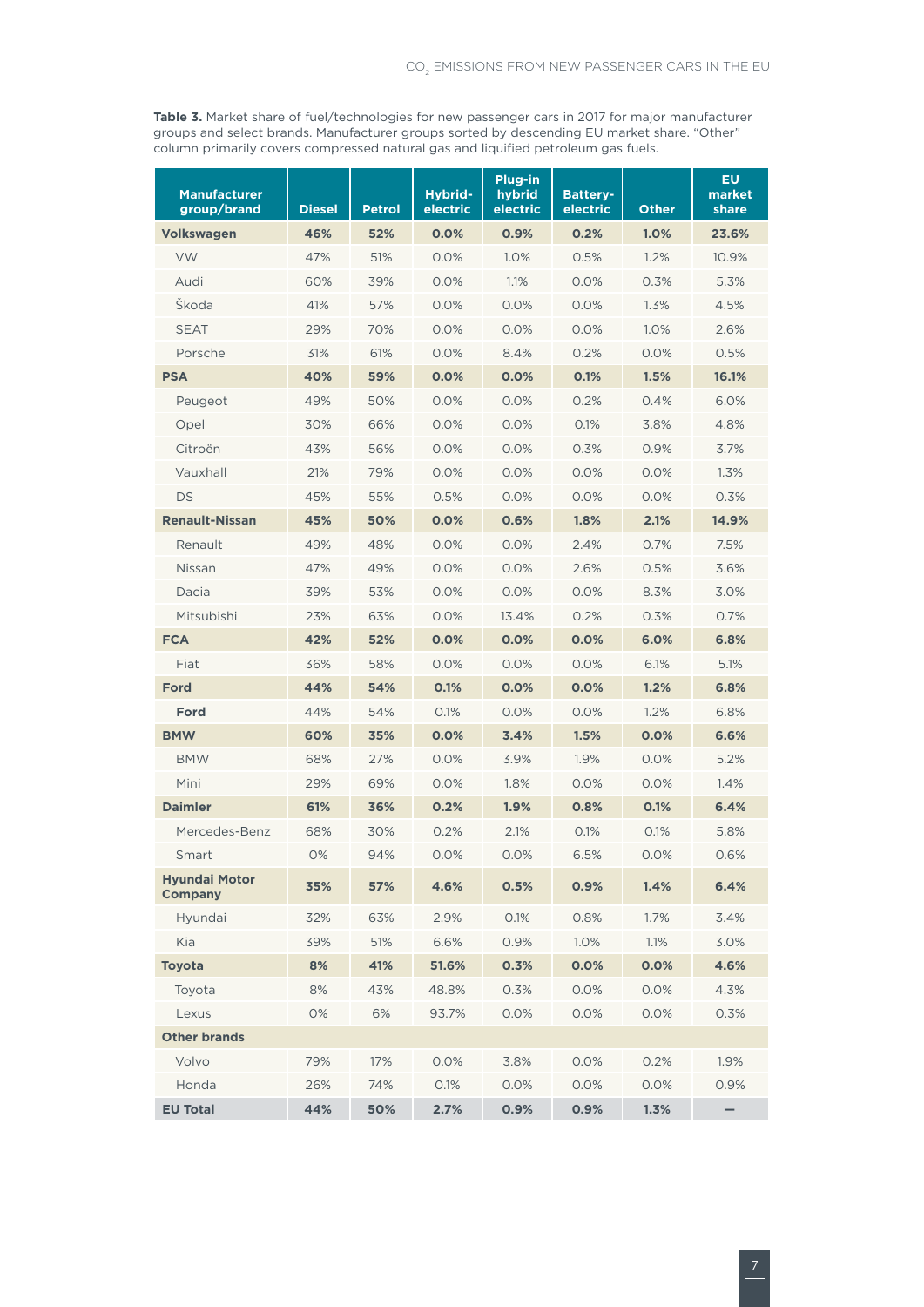#### <span id="page-7-0"></span>FLEXIBLE COMPLIANCE MECHANISMS

A number of flexible compliance mechanisms were built into EU CO $_{\textrm{\tiny{2}}}$  standards to reduce compliance costs, foster innovation, and accommodate changes in the vehicle market. Mass-based CO<sub>2</sub> targets are one of the principle mechanisms to account for varying consumer preferences (see Section [2](#page-2-1)). Other flexible mechanisms include incentives for electric vehicles and innovative technologies, manufacturer pooling, niche derogations for small manufacturers, and phase-in provisions for CO<sub>2</sub> targets.

In the 2015 and 2020/21 CO<sub>2</sub> standards, so-called super-credits incentivize the market uptake of low-emission vehicles. Super-credit multipliers increase the weighting of low-emission vehicles—vehicles that emit less than 50 g CO $_2^{}/\rm km{-}$ in the calculation of manufacturers' CO<sub>2</sub> emission averages. In the first CO<sub>2</sub> standard, each low-emission vehicle counted as 3.5 cars in 2013, 2.5 in 2014, and 1.5 in 2015. In the second standard, each low-emission car will count as 2 cars in 2020, 1.67 in 2021, and 1.33 in 2022. The proposal for post-2020 CO $_{\textrm{\tiny{2}}}$  standards for European light-duty vehicles suggests removing super-credits in favor of EV sales targets.

The development and adoption of innovative fuel-efficiency technologies is incentivized by so-called eco-innovations. Eco-innovation credits reward innovative technologies that produce real-world CO<sub>2</sub> savings, beyond what is measured over a standardized test cycle during vehicle type approval. Because CO $_{\textrm{2}}$  savings from eco-innovations count toward manufacturers' CO<sub>2</sub> targets, automakers have an incentive to develop and deploy costeffective eco-innovations.

[Table](#page-5-0) 2 presents the impact of super-credits and eco-innovations on major manufacturer groups' and select brands' average CO<sub>2</sub> values.<sup>8</sup> Super-credit provisions reduced CO $_{\textrm{\tiny{2}}}$  emissions by several grams per kilometer for manufacturer groups and brands with notable electric vehicle shares (see [Table](#page-6-0) 4). Three manufacturer groups— BMW, Hyundai Motor Company, and Renault-Nissan—stand to gain the most from the super-credit provision at current low-emission vehicle shares. Only German premium carmakers BMW and Daimler, as well as the Porsche brand, achieved significant CO<sub>2</sub> savings through eco-innovations. While eco-innovations have barely been marketed to date, pressure on manufacturers to meet the next round of CO<sub>2</sub> targets is expected to increase their use by 2021. 9

<sup>8</sup> Several member states seem to have neglected to report CO<sub>2</sub> savings from eco-innovations in the preliminary 2017 monitoring data for passenger cars. Figures presented here therefore likely underestimate the impact eco-innovations, but they would have a negligible impact on average CO<sub>2</sub> emission values regardless of the missing data.

<sup>9</sup> European Commission, "Impact Assessment Accompanying the Document Proposal for a Regulation of the European Parliament and of the Council Setting Emission Performance Standards for New Passenger Cars and for New Light Commercial Vehicles as Part of the Union's Integrated Approach to Reduce CO<sub>2</sub> Emissions from Lightduty Vehicles and Amending Regulation (EC) No 715/2007 — Part 1/2" (Brussels: European Commission, November 8, 2017). [https://ec.europa.eu/clima/sites/clima/files/transport/vehicles/](https://ec.europa.eu/clima/sites/clima/files/transport/vehicles/docs/swd_2017_650_p1_en.pdf) [docs/swd\\_2017\\_650\\_p1\\_en.pdf](https://ec.europa.eu/clima/sites/clima/files/transport/vehicles/docs/swd_2017_650_p1_en.pdf)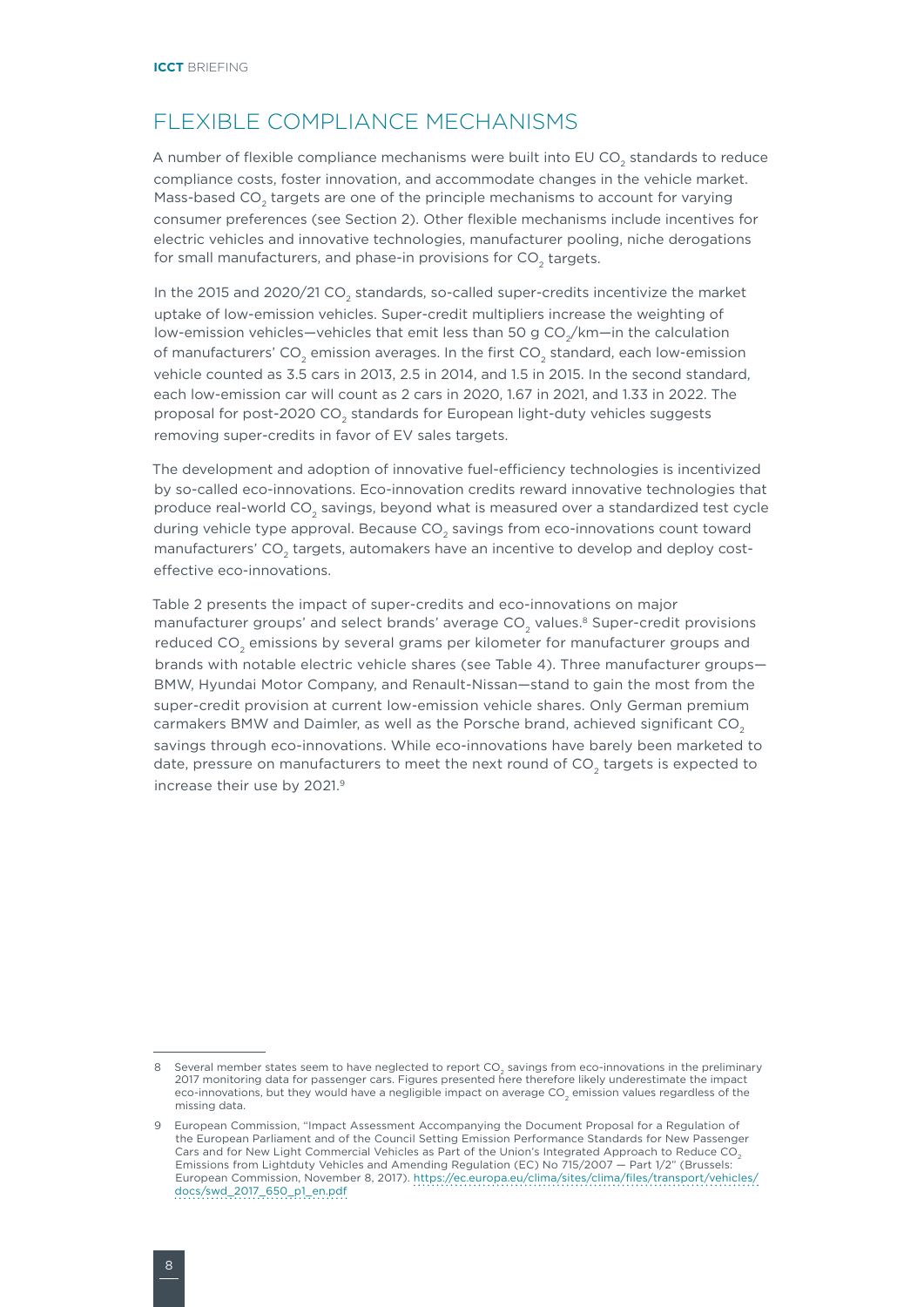**Table 4.** Effect of flexible compliance mechanisms on CO<sub>2</sub> emissions by manufacturer group and brand. Super-credit multiplier for 2021 (1.67) was used in calculations. All values in g CO $_2^{\prime}\!/$ km over the NEDC.

|                                        | Avg. $CO2 w/o$<br>flexibility | <b>Impact of flexibility mechansisms</b> | Avg. $CO2$ with |              |                          |  |
|----------------------------------------|-------------------------------|------------------------------------------|-----------------|--------------|--------------------------|--|
| <b>Manufacturer</b><br>group/brand     | mechanisms                    | Super-credits<br><b>Eco-innovations</b>  |                 | <b>Total</b> | flexbility<br>mechanisms |  |
| <b>Toyota</b>                          | 103                           | $\mathbf 0$                              | $\mathbf{o}$    | $\mathbf{o}$ | 103                      |  |
| Toyota                                 | 102                           | $\circ$                                  | $\circ$         | $\circ$      | 102                      |  |
| Lexus                                  | 119                           | $\circ$                                  | $\circ$         | $\circ$      | 119                      |  |
| <b>Renault-Nissan</b>                  | 112                           | $-2$                                     | $\mathbf{o}$    | $-2$         | <b>110</b>               |  |
| Renault                                | 106                           | $-2$                                     | $\bigcirc$      | $-2$         | 105                      |  |
| Nissan                                 | 117                           | $-2$                                     | $\circ$         | $-2$         | 115                      |  |
| Dacia                                  | 117                           | $\bigcirc$                               | $\bigcirc$      | $\circ$      | 117                      |  |
| Mitsubishi                             | 118                           | $-6$                                     | $\circ$         | $-6$         | 111                      |  |
| <b>PSA</b>                             | 112                           | $\mathbf 0$                              | $\mathbf 0$     | $\mathbf 0$  | 112                      |  |
| Peugeot                                | 105                           | $\bigcirc$                               | $\circ$         | $\circ$      | 104                      |  |
| <b>DS</b>                              | 105                           | $\circ$                                  | $\circ$         | $\circ$      | 105                      |  |
| Citroën                                | 106                           | $\circ$                                  | $\bigcirc$      | $\circ$      | 105                      |  |
| Opel                                   | 123                           | $\bigcirc$                               | $\circ$         | $\circ$      | 123                      |  |
| Vauxhall                               | 126                           | $\circ$                                  | $\circ$         | O            | 126                      |  |
| <b>FCA</b>                             | 120                           | $\mathbf{o}$                             | $\mathbf{o}$    | $\mathbf{o}$ | 120                      |  |
| Fiat                                   | 116                           | $\circ$                                  | $\circ$         | $\circ$      | 116                      |  |
| <b>Ford</b>                            | 121                           | $\bullet$                                | $\bullet$       | $\mathbf 0$  | 121                      |  |
| Ford                                   | 121                           | $\circ$                                  | $\circ$         | $\circ$      | 121                      |  |
| <b>Hyundai Motor</b><br><b>Company</b> | 122                           | $-1$                                     | $\mathbf 0$     | $-1$         | 120                      |  |
| Kia                                    | 120                           | $-1$                                     | $\circ$         | $-1$         | 119                      |  |
| Hyundai                                | 122                           | $-1$                                     | $\circ$         | $-1$         | 122                      |  |
| <b>BMW</b>                             | 122                           | $-2$                                     | $-0.2$          | $-3$         | 119                      |  |
| Mini                                   | 116                           | $-1$                                     | $-0.1$          | $-1$         | 116                      |  |
| <b>BMW</b>                             | 123                           | $-3$                                     | $-0.2$          | $-3$         | 120                      |  |
| <b>Volkswagen</b>                      | 122                           | $-1$                                     | $\mathbf{o}$    | $-1$         | 121                      |  |
| Škoda                                  | 116                           | $\bigcirc$                               | $\bigcirc$      | $\bigcirc$   | 116                      |  |
| <b>SEAT</b>                            | 118                           | O                                        | 0               | O            | 118                      |  |
| VW                                     | 120                           | $-1$                                     | $\bigcirc$      | $-1$         | 120                      |  |
| Audi                                   | 126                           | $\bigcirc$                               | $\bigcirc$      | $\bigcirc$   | 125                      |  |
| Porsche                                | 176                           | $\bigcirc$                               | $-0.1$          | $\circ$      | 176                      |  |
| <b>Daimler</b>                         | 127                           | $-1$                                     | $-0.4$          | $-1$         | 126                      |  |
| Smart                                  | 90                            | $-4$                                     | $\bigcirc$      | $-4$         | 87                       |  |
| Mercedes-Benz                          | 131                           | $\circ$                                  | $-0.4$          | $-1$         | 130                      |  |
| <b>Other brands</b>                    |                               |                                          |                 |              |                          |  |
| Volvo                                  | 124                           | $-2$                                     | $\bigcirc$      | $-2$         | 123                      |  |
| Honda                                  | 127                           | O                                        | $\bigcirc$      | $\circ$      | 127                      |  |
| <b>EU Total</b>                        | 119                           | $-1$                                     | $\mathbf 0$     | $-1$         | 118                      |  |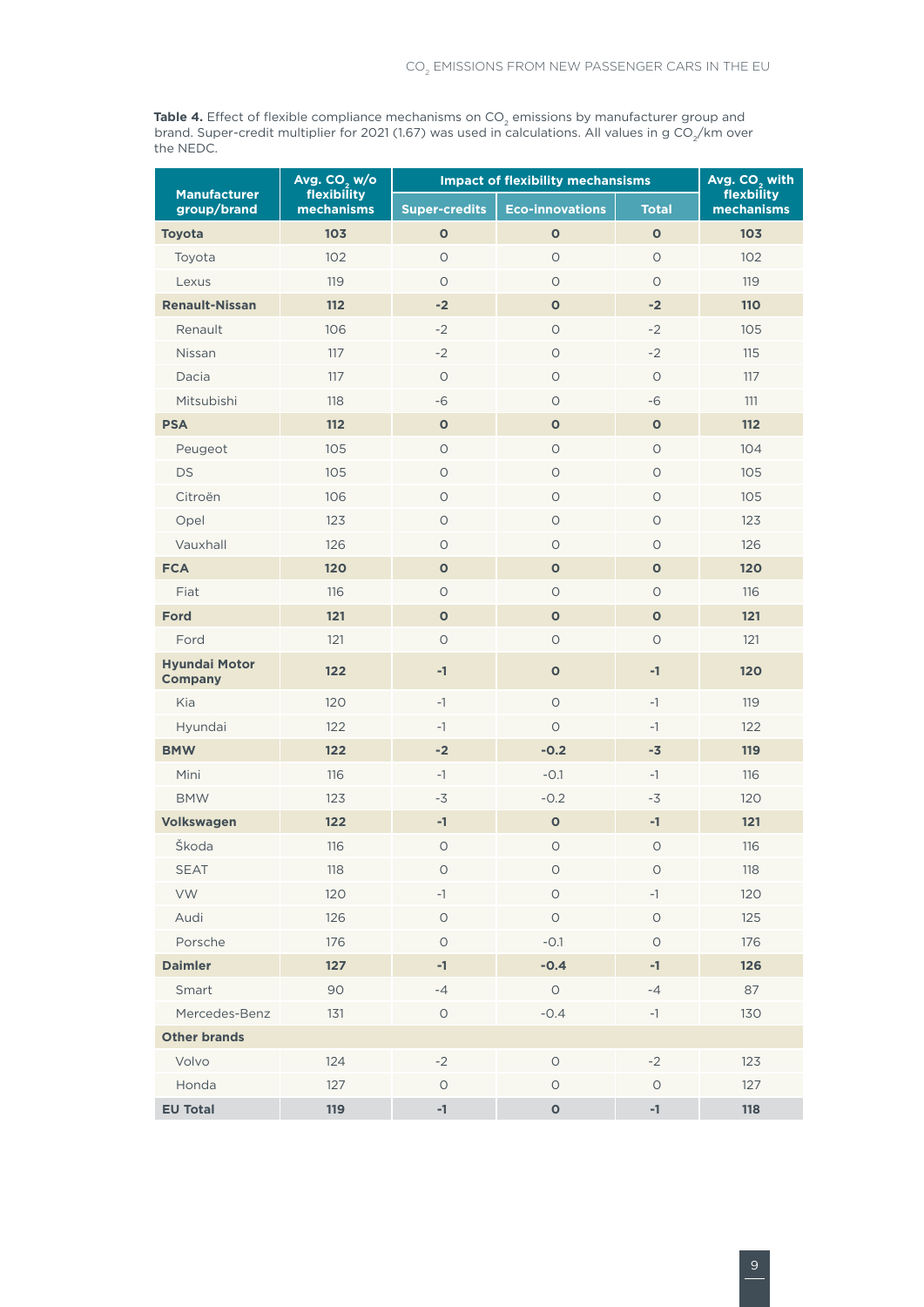#### INTERNATIONAL CONTEXT

In an international context, the EU has historically been a leader in implementing vehicle CO<sub>2</sub> emission standards. In recent years, however, most large economies have set converging CO<sub>2</sub> emission targets for new vehicles (see Figure 3). Compared to the EU's 2020/21 target of 95 g CO<sub>2</sub>/km, the United States (99 g CO<sub>2</sub>/km for 2025 passenger cars), South Korea (97 g CO<sub>2</sub>/km by 2020), and Canada (99 g CO<sub>2</sub>/km by 2025) have set similar targets. The European Commission's proposal for post-2020 CO<sub>2</sub> standards would position the EU as the only market with 2030 targets. However, the proposed reduction targets for 2025 are less ambitious than originally envisioned by the European Parliament. Moreover, the proposed post-2020 targets fail to align new vehicle emissions with long-term climate goals even though it would be economical for manufacturers to comply with more ambitious targets.<sup>10</sup>



**Figure 4.** Comparison of global CO<sub>2</sub> regulations for new passenger cars.<sup>11</sup>

## OUTLOOK

Real-world emissions are significantly higher than the official values presented in this briefing. The gap between official and real-world  $CO<sub>2</sub>$  emission values of European cars has been widening over time and reached approximately 42% in 2016.<sup>12</sup> In response to the growing real-world gap, the EU has been phasing in a new type-approval procedure, the Worldwide Harmonized Light Vehicles Test Procedure (WLTP), since September 2017. Because of its more dynamic driving cycle and more realistic testing conditions, the WLTP is expected to furnish higher, more realistic CO<sub>2</sub> values. Most new passenger cars will be type-approved under the WLTP from September 2018 on. As more WLTP

<sup>10</sup> Jan Dornoff et al., "The European Commission Regulatory Proposal for Post-2020 CO. Targets for Cars and Vans" (The International Council on Clean Transportation, January 9, 2018). [https://www.theicct.org/](https://www.theicct.org/publications/ec-proposal-post-2020-co2-targets-briefing-20180109) [publications/ec-proposal-post-2020-co2-targets-briefing-20180109](https://www.theicct.org/publications/ec-proposal-post-2020-co2-targets-briefing-20180109)

<sup>11</sup> U.S. CO<sub>2</sub> emission values are derived from fuel economy standards set by NHTSA, reflecting tailpipe GHG emission (i.e., they exclude low-GWP refrigerant credits incorporated in the U.S. EPA GHG regulation). Additional information can be found in: Zifei Yang and Anup Bandivadekar, "2017 Global Update: Light-Duty Vehicle Greenhouse Gas and Fuel Economy Standards" (International Council on Clean Transportation, June 23, 2017), [https://www.theicct.org/node/1474.](https://www.theicct.org/node/1474)

<sup>12</sup> Uwe Tietge et al., "From Laboratory to Road: A 2017 Update of Official and 'Real-World' Fuel Consumption and CO<sub>2</sub> Values for Passenger Cars in Europe" (The International Council on Clean Transportation, November 5, 2017).<http://theicct.org/publications/laboratory-road-2017-update>